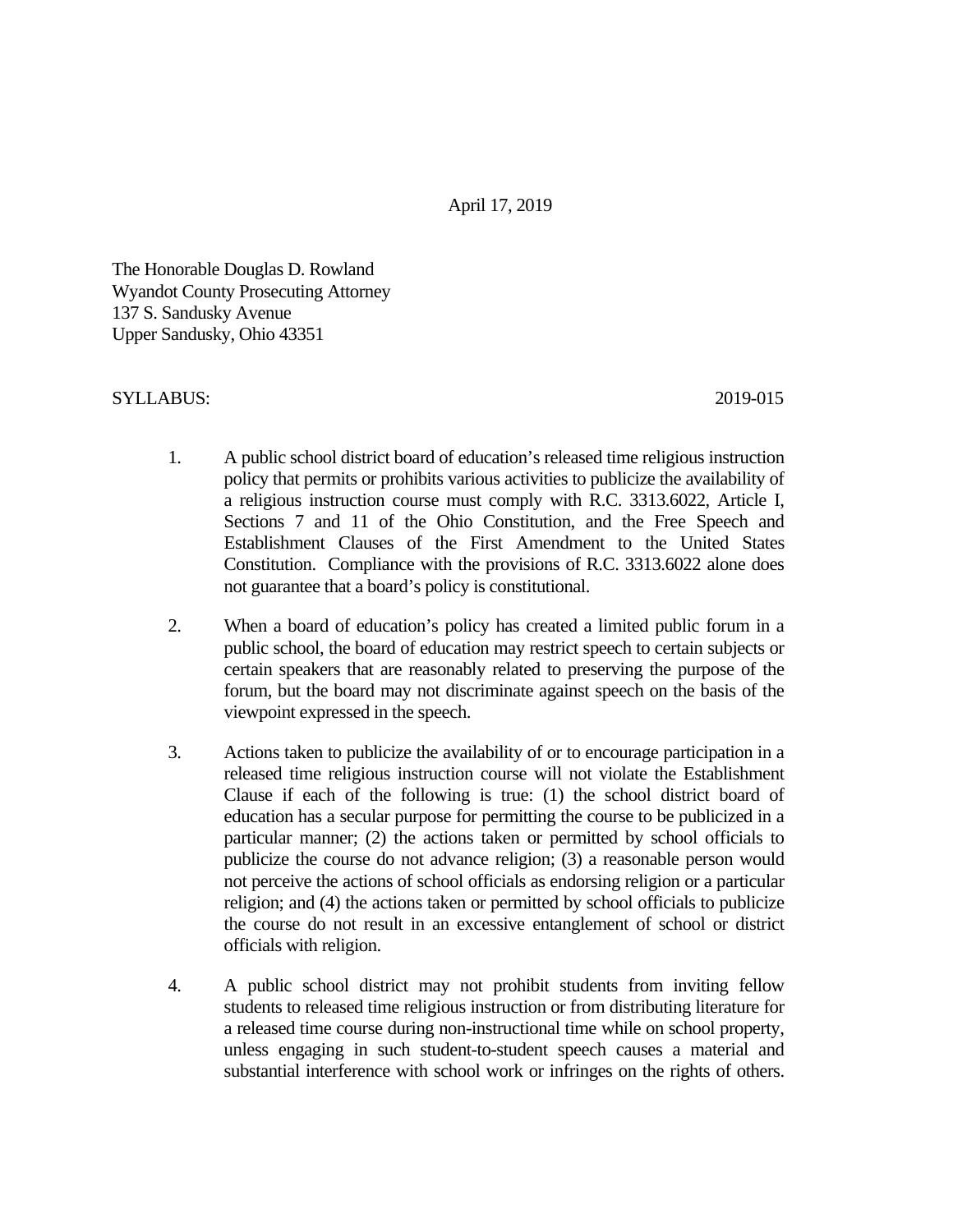However, the school district may impose content-neutral and viewpointneutral time, place, and manner restrictions on the speech.

- 5. A public school district may not prohibit community members from encouraging students to recruit their friends to enroll in released time religious instruction classes when those community members are not school employees, and the speech or conduct encouraging students occurs off school district property.
- 6. A public school district may not prohibit its employees from encouraging public school students to attend or discouraging public school students from attending released time religious instruction classes, if the employee makes the statements as a private citizen, as opposed to making the statements pursuant to the employee's official duties, and the employee's interest in making the statement outweighs the school district's interest in promoting the efficiency of the public services it performs through its employees.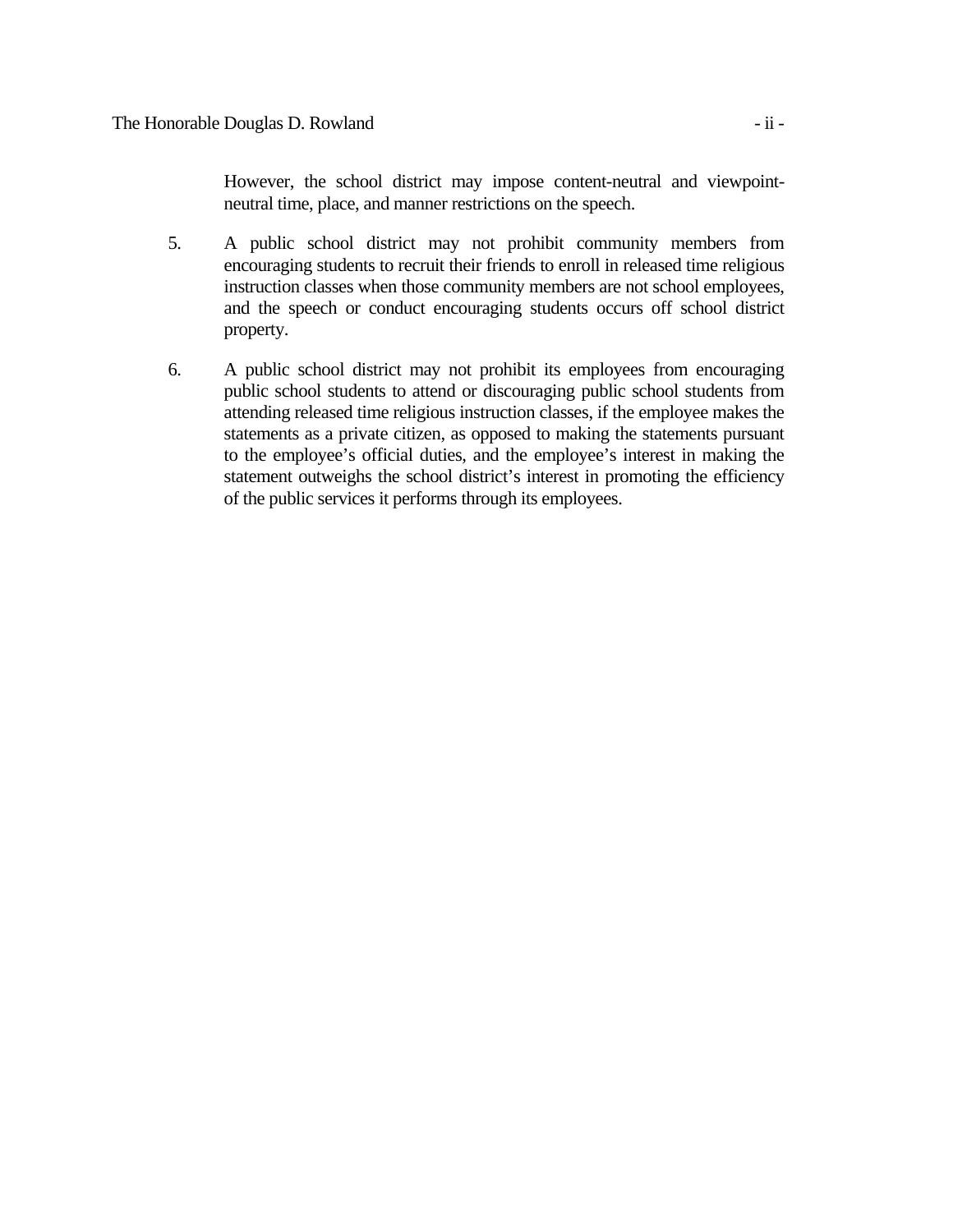

Opinions Section Office 614-752-6417 Fax 614-466-0013

30 East Broad Street, 15th Floor Columbus, Ohio 43215 www.OhioAttorneyGeneral.gov

April 17, 2019

OPINION NO. 2019-015

The Honorable Douglas D. Rowland Wyandot County Prosecuting Attorney 137 S. Sandusky Avenue Upper Sandusky, Ohio 43351

Dear Prosecutor Rowland:

You have requested an opinion about the implementation of a school district's policy permitting students to be released from school to attend a course in religious instruction that is conducted by a private entity off school property. Such policies are known as "released time religious instruction policies." To assist a board of education in drafting its policy, you ask the following specific questions that relate to what a school district's policy may permit or prohibit:

- 1. May the availability of a released time religious instruction course be publicized in or through a public school in the following ways:
	- a. If a school district permits entities offering non-school sponsored activities or opportunities for students to host tables or other displays at orientation or other open house-type events, may it permit entities offering information about released time classes to host tables or other displays at orientation or other open house-type events?
	- b. If a school district permits the distribution of materials regarding nonschool sponsored activities or opportunities for students, may it permit distribution of materials regarding released time religious instruction and sign-up forms?
	- c. May students take home from school consent forms for parents to review and to decide whether to consent for release of their child for religious instruction?
	- d. If a district offers credit for released time religious instruction high school classes, may the course description be included in the district's course description materials?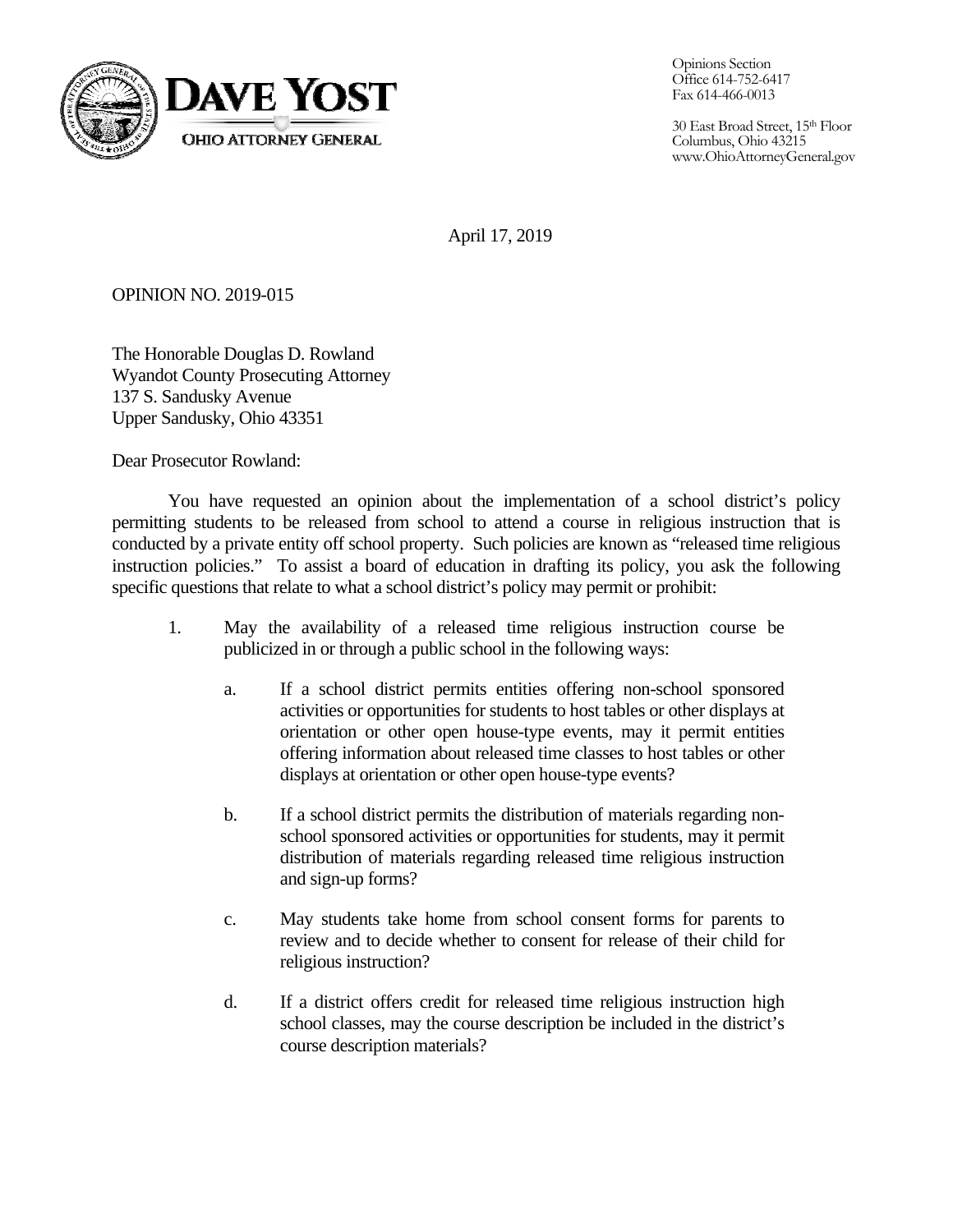- 2. May a public school district prohibit students from inviting fellow students to released time religious instruction or from distributing literature for a released time course during non-instructional time while on school property?
- 3. May a public school district prohibit community members whether or not part of the organization offering released time religious instruction – from encouraging students to recruit their friends to enroll in released time classes?
- 4. May a public school district prohibit its employees, outside of their working hours, from encouraging public school students to attend, or discouraging public school students from attending, released time religious instruction classes?

## **Released Time Religious Instruction Policies under R.C. 3313.6022**

A school district board of education may adopt a policy permitting students to be released from school to attend a "released time course in religious instruction." R.C. 3313.6022(B). Your letter explains that some school districts restrict the ability of parents, students, school employees, or community members to publicize the availability of or to encourage participation in released time religious instruction courses. You have indicated that those restrictions have been imposed in reliance on a 1988 Attorney General opinion, rather than on R.C. 3313.6022. That observation seems to suggest that you question whether the advice of the 1988 opinion still applies after the enactment of R.C. 3313.6022. For the reasons that follow we conclude that it does.

### **1988 Op. Att'y Gen. No. 88-001**

l

In 1988, several years before the enactment of R.C.  $3313.6022$ , the Attorney General advised that, under R.C. 3313.20 (authority to adopt rules) and R.C. 3313.47 (power to manage and control public schools in the school district), a board of education may adopt a released time religious instruction policy provided that the policy "comport[s] with the establishment clause of the first amendment to the United States Constitution and the religious freedom provisions of Article I, §7 of the Ohio Constitution, as applied and interpreted by the United States Supreme Court and the courts of Ohio respectively." 1988 Op. Att'y Gen. No. 88-001 (syllabus). The opinion suggested various ways to ensure that a released time religious instruction policy comports with constitutional principles:

the religious instruction permitted by such a policy should not take place on public school premises, or upon other property owned or leased by the school district; public school personnel should assume little or no responsibility for the actual, daily implementation of the individual aspects of the released-time program; public funds

<sup>&</sup>lt;sup>1</sup> R.C. 3313.6022 was enacted in 2014. Sub. H.B. 171, 130th Gen. A. (2014) (eff. Sept. 11, 2014).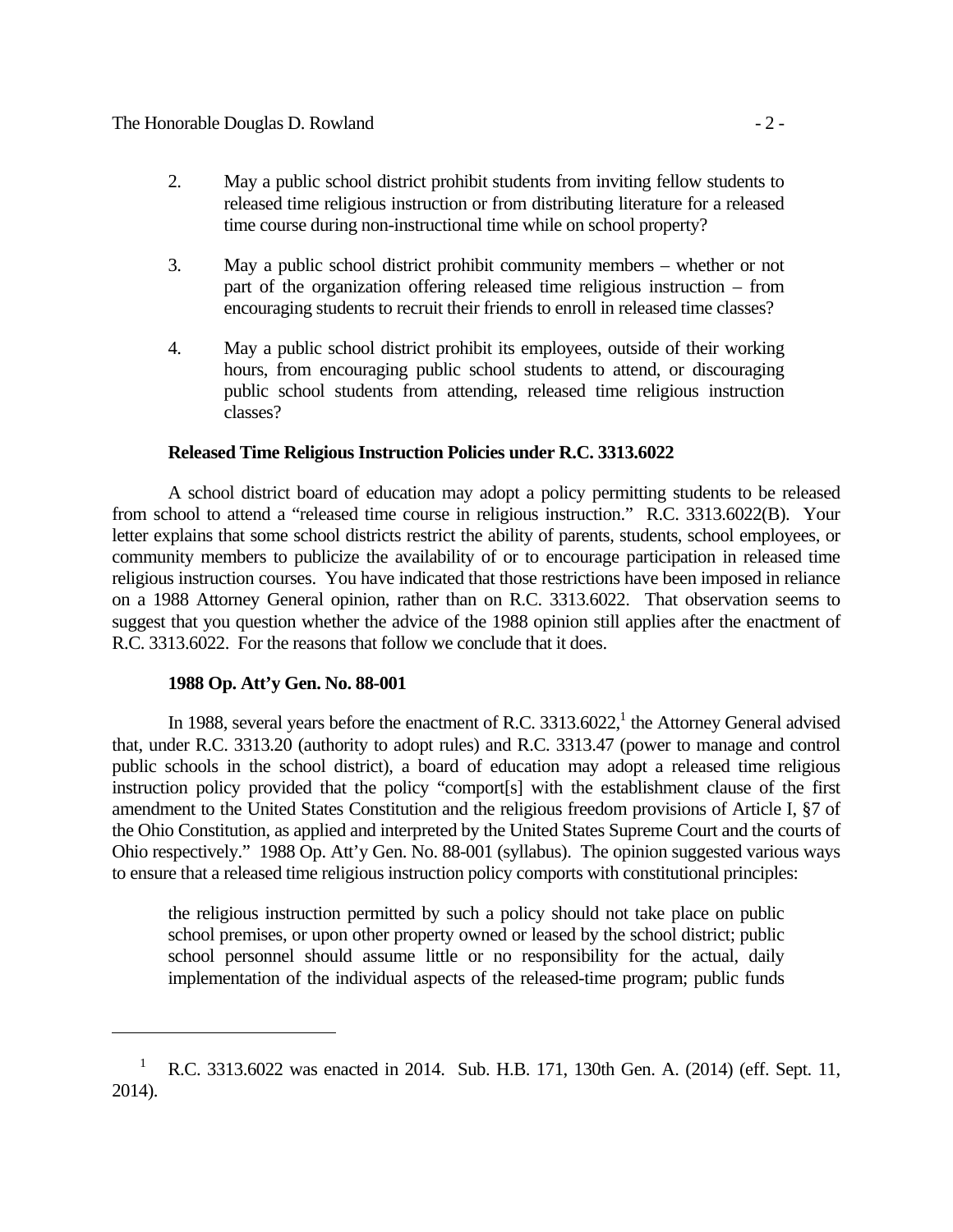should not be expended in support of the released-time program; and the released-time policy formulated by the board of education should apply in a nondiscriminatory fashion to students of all religious faiths and persuasions.

*Id.* at 2-5 (citations omitted). The enactment of R.C. 3313.6022 does not alter the opinion's general advice that a released time religious instruction policy must comport with constitutional guarantees. While a school district's released time religious instruction policy is required to satisfy the terms of R.C. 3313.6022, such a policy is also subject to the First Amendment to the United States Constitution, and Article I of the Ohio Constitution. A policy that satisfies the terms of R.C. 3313.6022, but that violates the First Amendment or Article I of the Ohio Constitution is, nevertheless, unlawful. Compliance with the provisions of R.C. 3313.6022 does not guarantee that a school district's policy is constitutional.

Your questions ask us to consider whether particular actions to publicize the availability of or to encourage participation in a released time religious instruction course are permissible. The scenarios in your questions implicate the Establishment and Free Speech Clauses of the First Amendment to the United States Constitution, which state that "Congress shall make no law respecting an establishment of religion …; or abridging the freedom of speech[.]" Your questions also implicate sections 7 and 11 of Article I of the Ohio Constitution, which are Ohio's religion and free speech clauses. We address your questions in light of the First Amendment and Article I of the Ohio Constitution.<sup>2</sup> In doing so, we have assumed that the school district's released time religious instruction policy complies with the requirements of R.C. 3313.6022.

# **Relationship of Pertinent Provisions of Federal and Ohio Constitutions**

In answering your questions, we use case law examining the First Amendment to also evaluate the constitutionality of a board of education's policy under Article I of the Ohio Constitution. Courts have recognized that the jurisprudence examining the Establishment and Free Speech Clauses of the First Amendment may be used to interpret the protections of the comparable provisions of the Ohio Constitution. *See Simmons-Harris v. Goff*, 86 Ohio St. 3d 1, 10, 711 N.E.2d 203 (1999); *City of Cleveland v. Trzebuckowski*, 85 Ohio St. 3d 524, 528, 709 N.E.2d 1148 (1999); *Preterm Cleveland v. Voinovich*, 89 Ohio App. 3d 684, 690, 627 N.E.2d 570 (Franklin County 1993). For the purpose of this opinion, if a scenario presented in your questions is constitutional under the jurisprudence of the

<sup>2</sup> The scenarios in your questions may also implicate the provisions of Federal laws, such as the Equal Access Act, 20 U.S.C.S. § 4071, *et seq*., which generally prohibits "any public secondary school which receives Federal financial assistance and which has a limited open forum [from denying] equal access or a fair opportunity to, or [from discriminating] against, any students who wish to conduct a meeting within that limited open forum on the basis of the religious, political, philosophical, or other content of the speech at such meetings." 20 U.S.C.S. § 4071(a). We have not addressed the application of particular Federal laws in this opinion as the primary concern of your questions appears to be compliance with constitutional provisions.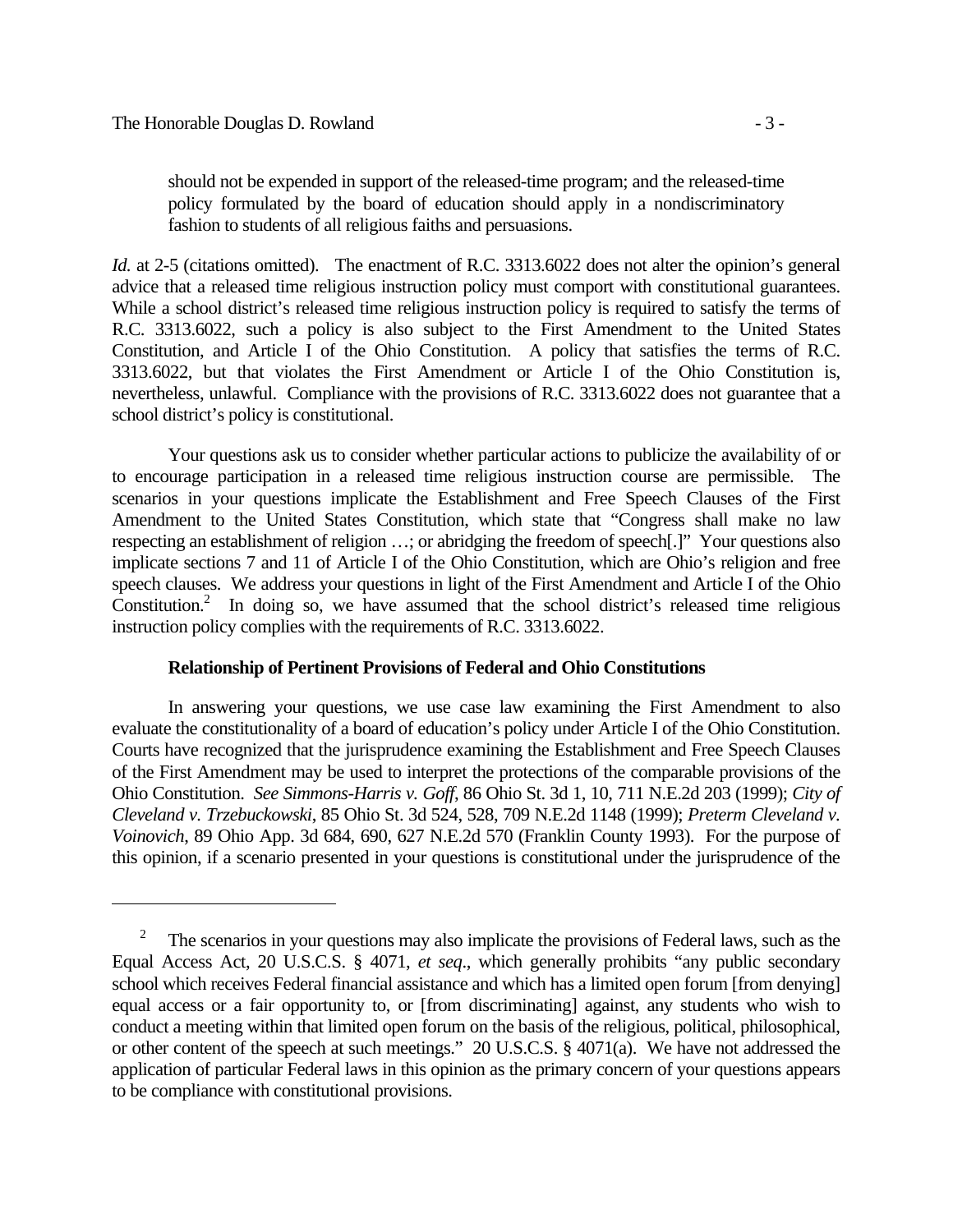First Amendment, it is reasonable to conclude that it is also constitutional under Article I of the Ohio Constitution. *See Quappe v. Endry*, 772 F. Supp. 1004, 1015 (S.D. Ohio 1991). With those principles in mind, we now turn to your questions.

### **Publicizing the Availability of a Released Time Religious Instruction Course**

Your first question asks whether the availability of a released time religious instruction course may be publicized in or through a public school. Publicizing the availability of such a course in or through a public school involves the authority of a board of education to regulate or engage in speech that is related to religion. When a public school endeavors to convey its own message, the speech is considered to be school-or government-sponsored speech. *Child Evangelism Fellowship of N.J., Inc. v. Stafford Twp. Sch. Dist.*, 386 F.3d 514, 524 (3d Cir. 2004). Speech is considered to be private speech when "a school or other government body facilitates the expression of 'a diversity of views from private speakers[.]'" *Id.* (quoting *Rosenberger v. Rector and Visitors of the Univ. of Va.*, 515 U.S. 819, 834 (1995)). "[T]here is a crucial difference between government speech endorsing religion, which the Establishment Clause forbids, and private speech endorsing religion, which the Free Speech and Free Exercise Clauses protect." *Bd. of Ed. v. Mergens*, 496 U.S. 226, 250 (1990).

Accordingly, if the availability of a released time religious instruction course is publicized through a public school as the school's own message, the constitutionality of that action is dependent on whether engaging in the speech violates the Establishment Clause. Alternatively, if the school district permits the availability of the course to be publicized at or through a school by other entities or parties just as it permits a variety of programs to be publicized, the constitutionality of that action requires a balancing of the Free Speech Clause's protection of private speech against the avoidance of a violation of the Establishment Clause. Whether actions taken or activities permitted or prohibited by a board of education are constitutional under the First Amendment is dependent on the factual context and circumstances in which they occur. *Lee v. Weisman*, 505 U.S. 577, 597 (1992) ("[o]ur Establishment Clause jurisprudence remains a delicate and fact-sensitive one"); *Curry v. Sch. Dist.*, 452 F. Supp. 2d 723, 734 (E.D. Mich. 2006); *Quappe v. Endry*, 772 F. Supp. at 1015. Ultimately, only a court may determine whether a board of education's policy is constitutional.

### **Permitting Tables and Displays and Distributing Materials and Sign-Up Forms**

The first scenario presented in your first question asks whether entities, at a school-sponsored open house or orientation, may host tables or displays for the purpose of offering information about a religious instruction course. For the purpose of evaluating this scenario, we assume that the tables or displays are staffed by representatives from the organization that provides the religious instruction, and those representatives are not school personnel. We refer to this scenario as the "open house forum."

The second scenario presented in your first question asks whether materials providing information about a released time religious instruction course and sign-up forms for the course may be distributed at a public school. In addressing the constitutionality of this scenario, we assume that the materials and sign-up forms are provided by the organization to the school and are distributed to students at the school, either by school personnel handing them out to students (*i.e.*, placing the papers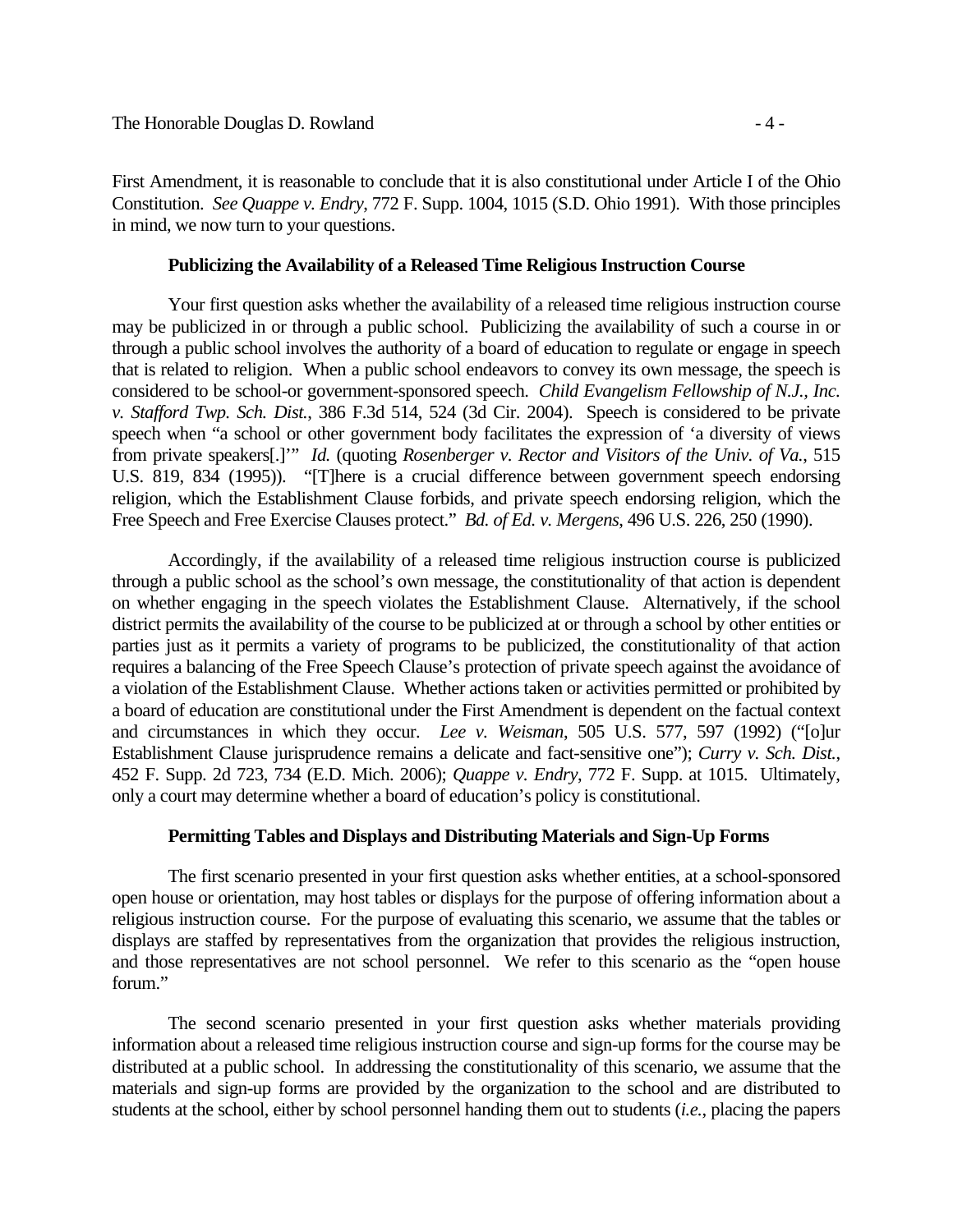in mailboxes, cubbies, or take home folders), or by making the papers available for students or parents to pick them up if they so choose (*i.e.*, making the papers available in the principal's office or on a kiosk or bulletin board). Under either method of distribution, the materials and sign-up forms are not part of the curriculum and are not discussed by teachers or school personnel as part of classroom instruction. *Cf. Child Evangelism Fellowship of Md. v. Montgomery Cnty. Pub. Schs.*, 373 F.3d 589, 597 (4th Cir. 2004). The school and school personnel do not collect the sign-up forms once they have been completed. We refer to this scenario as the "handout forum."

In both scenarios, you have asked us to assume that the school district permits other entities to provide information and to distribute materials about other non-school-sponsored activities in the same manner. Under those circumstances, when the school district permits materials and information to be distributed, the district facilitates the expression of a diversity of views from private speakers, which constitutes private speech. *See Child Evangelism Fellowship of N.J., Inc. v. Stafford Twp. Sch. Dist.*, 386 F.3d at 525-526.

 "Nothing in the Constitution requires the Government freely to grant access to all who wish to exercise their right to free speech on every type of Government property without regard to the nature of the property or to the disruption that might be caused by the speaker's activities." *Cornelius v. NAACP Legal Def. and Educ. Fund, Inc.*, 473 U.S. 788, 799-800 (1985). Rather, "[t]he right to use government property for one's private expression depends upon whether the property has by law or tradition been given the status of a public forum, or … has been reserved for specific official uses." *Capitol Square Review Advisory Bd. v. Pinette*, 515 U.S. 753, 761 (1995); *see also State v. Spingola*, 136 Ohio App. 3d 136, 142, 736 N.E.2d 48 (Athens County 1999). The nature of the forum dictates the extent to which the government may restrict speech. *M.A.L. v. Kinsland*, 543 F.3d 841, 846 (6th Cir. 2008). That concept also applies to the regulation of speech in a public school. "The latitude that the Constitution gives school administrators to regulate student speech has depended in large measure on the context in which the speech is made." *Curry v. Sch. Dist.*, 452 F. Supp. 2d at 734.

Generally, a public school is not a traditional public forum. *See Hazelwood Sch. Dist. v. Kuhlmeier*, 484 U.S. 260, 267 (1988). A public school or a portion of a public school may become a limited public forum if it is opened to expressive activity for certain purposes, subjects, or speakers. *See Child Evangelism Fellowship of N.J., Inc. v. Stafford Twp. Sch. Dist.*, 386 F.3d at 526 ("Stafford had no constitutional obligation to distribute or post *any* community group materials or to allow *any* such groups to staff tables at Back-to-School nights. But when it decided to open up these fora to a specified category of groups (i.e., non-profit, non-partisan community groups) for speech on particular topics (i.e., speech related to the students and the schools), it established limited public fora"); *Donovan v. Punxsutawney Area Sch. Bd.*, 336 F.3d 211, 225 (3d Cir. 2003).

With respect to the first two scenarios presented in your question, the board has permitted other non-school-sponsored activities to share information or distribute materials in the open house forum and the handout forum. We assume that the board has adopted a policy that specifies certain permitted types of groups, information, and materials that may be shared in the open house forum and the handout forum. In doing so, the board has created a limited public forum. In a limited public forum, a board of education may restrict speech to certain subjects or certain speakers that are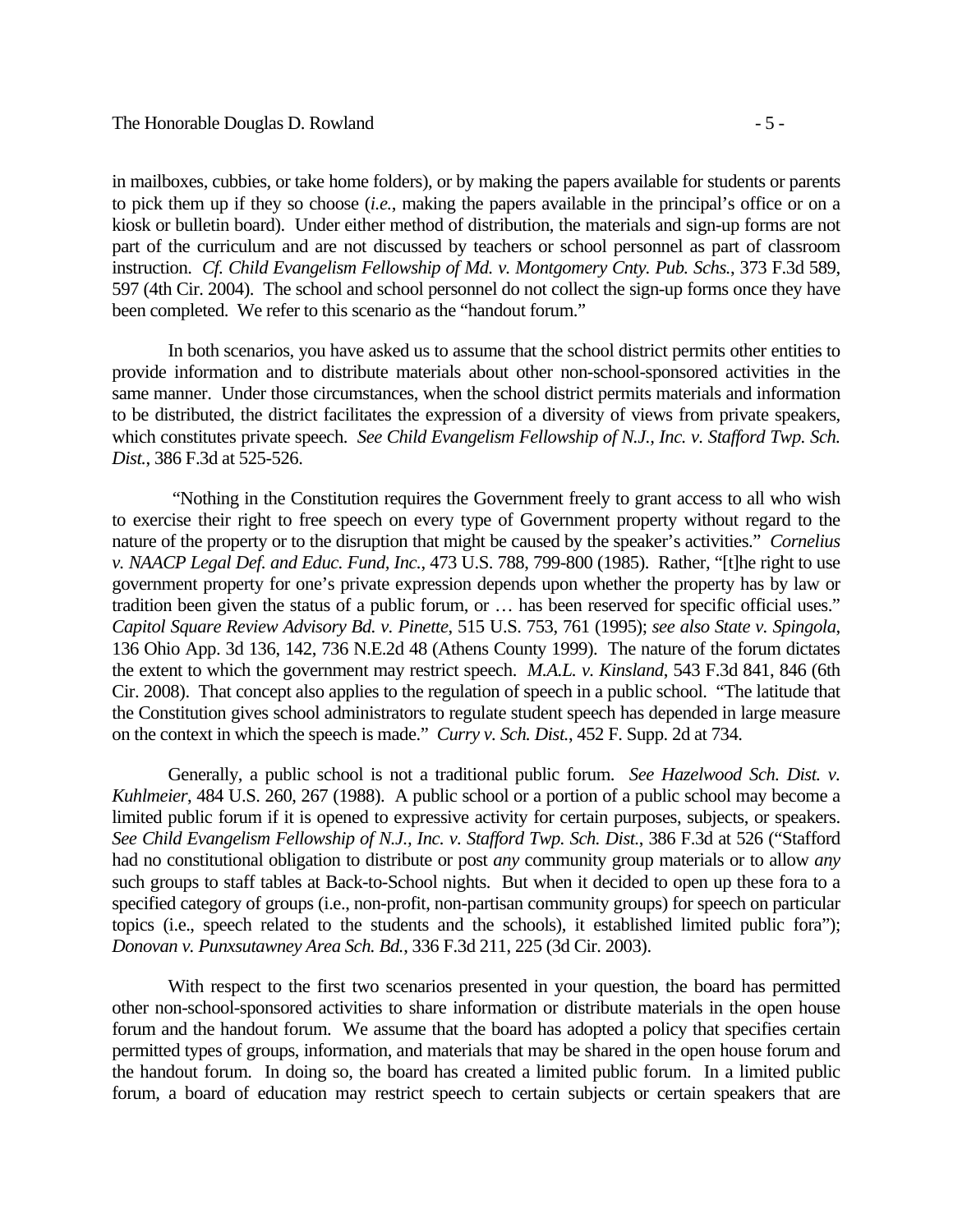reasonably related to preserving the purpose of the forum, but the board may not discriminate against speech on the basis of the viewpoint expressed in the speech. *See Good News Club v. Milford Cent. Sch.*, 533 U.S. 98, 106-107 (2001). As applied to your scenarios, if the information, materials, and sign-up forms related to a released time religious instruction course otherwise satisfy the criteria set forth in the board's policy for permitting information or materials to be shared in the open house forum or the handout forum, the board may not prohibit the presentation of information, materials, and sign-up forms in the forum simply because the speech is presented from a religious viewpoint. *See J.S. v. Holly Area Schs.*, 749 F. Supp. 2d 614, 628 (E.D. Mich. 2010).

In accommodating speech from a particular viewpoint, however, a board of education must also be cognizant of the Establishment Clause. Broadly, the Establishment Clause requires the government to maintain neutrality toward religion – "favoring neither one religion over others nor religious adherents collectively over nonadherents." *Bd. of Educ. v. Grumet*, 512 U.S. 687, 696 (1994). At the same time, however, "just as the state may do nothing to advance religion, neither may it do anything which would inhibit religion." *Quappe v. Endry*, 772 F. Supp. at 1013. The United States Supreme Court has held that "the guarantee of neutrality is respected, not offended, when the government, following neutral criteria and evenhanded policies, extends benefits to recipients whose ideologies and viewpoints, including religious ones, are broad and diverse." *Rosenberger v. Rector & Visitors of the Univ. of Va.*, 515 U.S. 819, 839 (1995).

The following three-part test is used to determine whether government action comports with the Establishment Clause: (1) the government action "must have a secular legislative purpose;" (2) the government action's "principal or primary effect must be one that neither advances nor inhibits religion[;]" and (3) the government action "must not foster 'an excessive government entanglement with religion.'" *Lemon v. Kurtzman*, 403 U.S. 602, 612-613 (1971) (quoting *Walz v. Tax Comm'n*, 397 U.S. 664, 674 (1970)). A question has been raised whether those three prongs have been replaced with solely a determination of whether the government endorses religion – the "endorsement" analysis. *See, e.g.*, *Granzeier v. Middleton*, 955 F. Supp. 741, 745-746 (E.D. Ky 1997). The Sixth Circuit has clarified that the "endorsement" analysis does not replace the *Lemon* test, but is incorporated into the *Lemon* test. *Smith v. Jefferson Cnty. Bd. of Sch. Comm'rs*, 788 F.3d 580, 587 (6th Cir. 2015). According to the Sixth Circuit, a consideration of whether the government's action endorses religion is part of evaluating whether the principal or primary effect of the government action advances or inhibits religion. *Id.*

Determining the constitutionality of government action under the Establishment Clause "is a fact-specific inquiry which may be altered by any of a myriad of factual permutations." *Quappe v. Endry*, 772 F. Supp. at 1015. Courts are "mindful of both the context of the government action and the specific circumstances surrounding it." *Smith v. Jefferson Cnty. Bd. of Sch. Comm'rs*, 788 F.3d at 587. The environment of a public school is unique. Students are subject to compulsory attendance laws and, as a result of their youth, elementary students may have a more difficult time deciphering government speech from private speech, which may make them more susceptible to "subtle coercive pressure[.]" *Lee v. Weisman*, 505 U.S. at 592.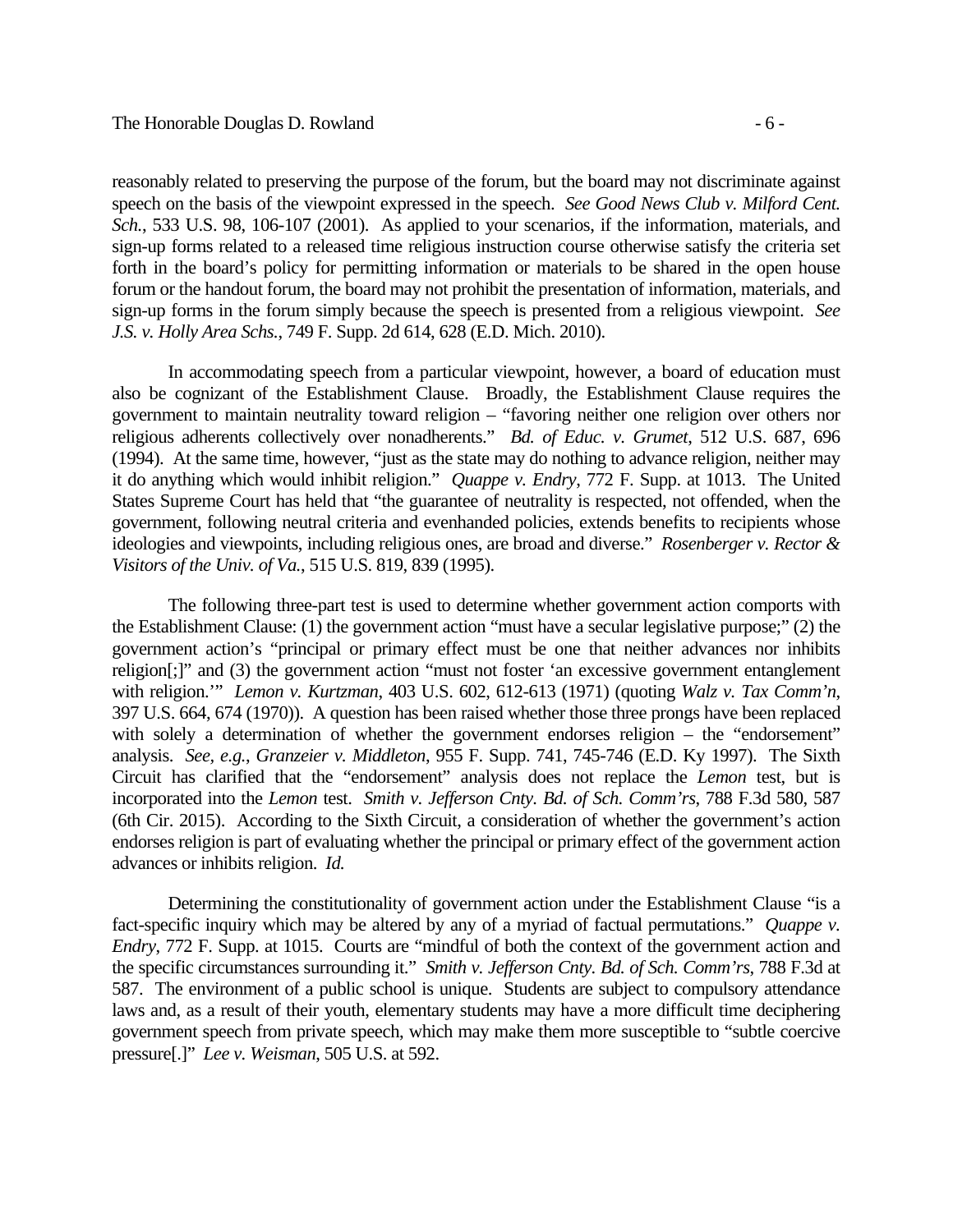In light of the facts described in your letter, precedent suggests that the Establishment Clause is not violated when a board of education's policy permits entities offering non-school-sponsored activities or opportunities for students, including entities offering religious instruction courses, to host tables or other displays at orientation or other open house-type events ("the open house forum"). Relevant case law suggests that the Establishment Clause is not violated by a board of education's policy that permits the distribution of materials regarding non-school-sponsored activities or opportunities for students, including the distribution of materials regarding released time religious instruction and sign-up forms ("the handout forum"). The determination of the constitutionality of a practice or policy, however, must be made by a court of competent jurisdiction on the basis of the facts at issue. The board's policy presumably has a secular purpose – providing information to students about a variety of non-school related activities. Insofar as religious instruction entities are permitted to participate in the open house forum or the handout forum on the same terms as other nonschool activity providers, the policy's principal or primary effect does not advance or inhibit religion. Likewise, to the extent that the school permits a variety of participants from a variety of perspectives to participate in the open house forum and the handout forum, it is unlikely to convey a message of endorsement or disapproval. *See Widmar v. Vincent*, 454 U.S. 263, 274 (1981) ("[t]he provision of benefits to so broad a spectrum of groups is an important index of secular effect"); *Moss v. Spartanburg Cnty. Sch. Dist. Seven*, 683 F.3d 599, 611 (4th Cir. 2012) (addressing attendance of bible school representatives at a public school registration fair); *Rusk v. Crestview Local Sch. Dist.*, 379 F.3d 418, 422 (6th Cir. 2004) (doubting that a public school's distribution of flyers from various nonschool organizations amounts to an endorsement of religion).

Finally, the policy does not appear to result in the board of education or the school being excessively entangled in religion. School officials or personnel simply pass along materials or provide an opportunity for private entities to provide information in a forum that is available to a wide variety of non-school entities. *See Child Evangelism Fellowship of N.J., Inc. v. Stafford Twp. Sch. Dist.*, 386 F.3d at 535 (finding no excessive entanglement where school district grants equal access and "would merely perform the largely ministerial tasks needed to distribute and post the materials and … accommodate a Child Evangelism representative at Back-to-School nights").

Therefore, it is our opinion that if a board of education permits entities offering non-schoolsponsored activities or opportunities for students to host tables or other displays at orientation or other open house-type events, the board may permit entities offering information about released time classes to host tables or other displays at orientation or other open house-type events. We conclude further that if a board of education permits the distribution of materials regarding non-school sponsored activities or opportunities for students, the board may permit distribution of materials regarding released time religious instruction and sign-up forms.

#### **Sending Consent Forms**

The third scenario of your first question asks whether students may take home from school consent forms for parents to sign permitting the school to release students for a religious instruction course. We assume that the consent forms are produced by the school district for the purpose of complying with R.C. 3313.6022(B)(1) ("[t]he student's parent or guardian gives written consent").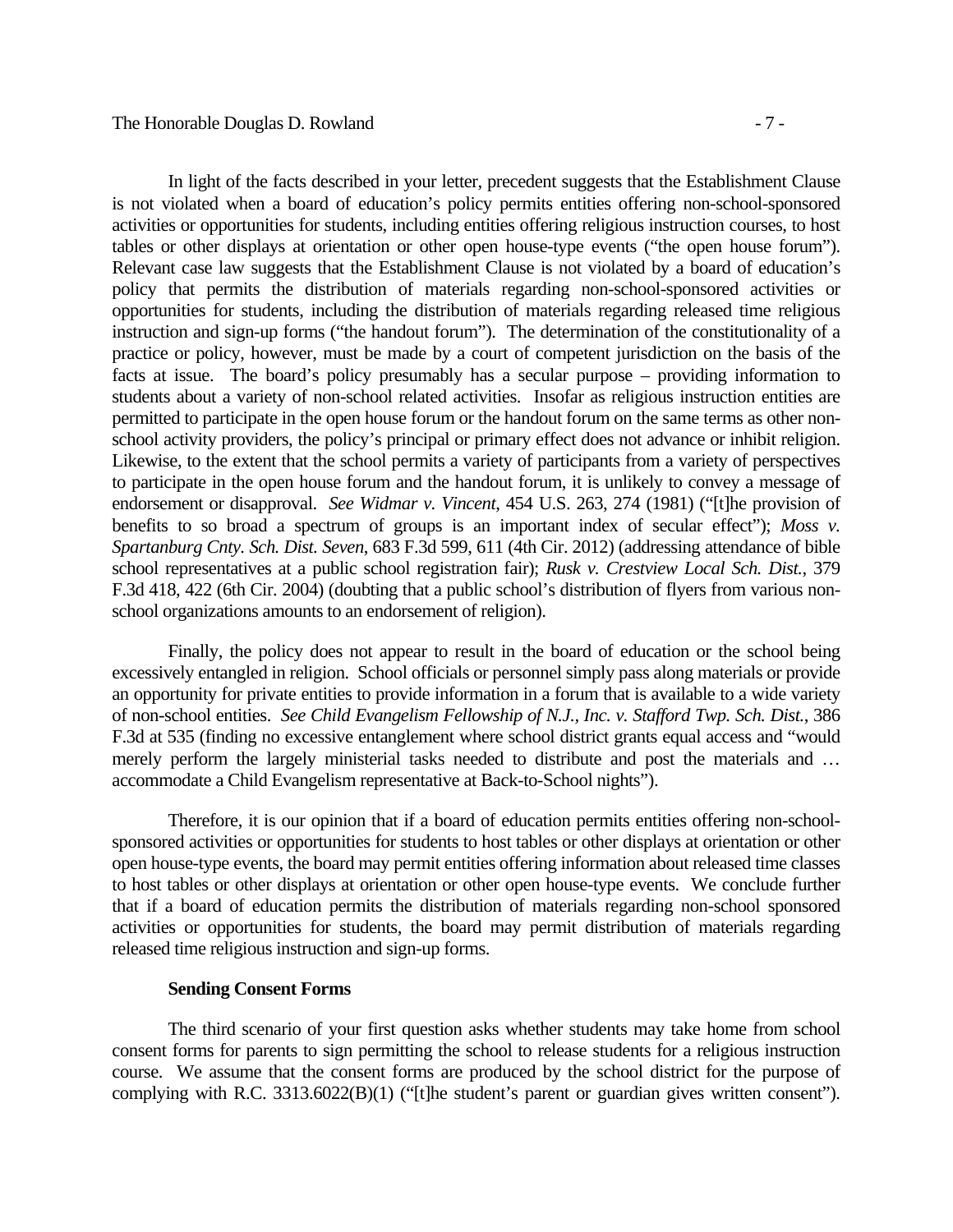The content of the form is limited to documenting a parent's or guardian's permission for a student to be released from school to attend a released time religious instruction course and does not contain any other religious content. The consent form is government speech, as opposed to private speech. Therefore, the question is whether the government-sponsored speech is an endorsement or advancement of religion in violation of the Establishment Clause.

Applying each of the prongs of the *Lemon* test, case law suggests that the Establishment Clause is not violated when school personnel send home consent forms for released time religious instruction. Again, a court is the appropriate arbiter of such constitutional issues. The school district likely has a secular purpose in permitting consent forms to be sent home from the schools because R.C. 3313.6022(B)(1) mandates that a school district's released time religious instruction policy require that a student's parent or guardian give consent. Permitting schools to send home the consent forms, as we have described them, does not have the effect of endorsing or inhibiting religion, and does not engender an impression that the school is endorsing religion. A consent form is nothing more than an accommodation of a parent's wish that the student be released to attend religious instruction. That sort of accommodation of a parent's wish has been accepted as permissible under the Establishment Clause because it does not endorse religion. *See, e.g.*, *Zorach v. Clauson*, 343 U.S. 306, 311 (1952). Finally, distributing and collecting consent forms does not result in an excessive entanglement of the school with religion. In producing and collecting consent forms, a school is fulfilling an aspect of its responsibility to supervise the students placed in the school's custody each day. *See Lanner v. Wimmer*, 662 F.2d 1349, 1358 (10th Cir. 1981). Under the facts described above, students may take home from school consent forms for parents or guardians to sign permitting the school to release students for a religious instruction course.

### **Including a Description in the District's Course Description Materials**

The fourth include a description of a released time religious instruction course in the district's course description scenario mentioned in your first question asks whether a school district may materials when the school district has elected to award high school credit for the completion of the course. Whether this inclusion is constitutionally permissible depends on whether the school district  $\frac{1}{2}$  includes descriptions of other courses offered by non-school-sponsored entities.<sup>3</sup> If the released time religious instruction course is the only non-school-sponsored course or program that is included, the school district may run afoul of the Establishment Clause because the district's action will not survive all the prongs of the *Lemon* test. The school district satisfies the first prong (a secular purpose) because including a description of released time religious instruction course in the course description materials serves the purpose of informing students of the various courses for which they may earn high school credit. However, the school district's action may fail the second prong of the *Lemon* test

<sup>3</sup> *See, e.g.*, R.C. 3365.02(A) ("[t]here is hereby established the college credit plus program under which, beginning with the 2015-2016 school year, a secondary grade student who is a resident of this state may enroll at a college, on a full- or part-time basis, and complete nonsectarian, nonremedial courses for high school and college credit").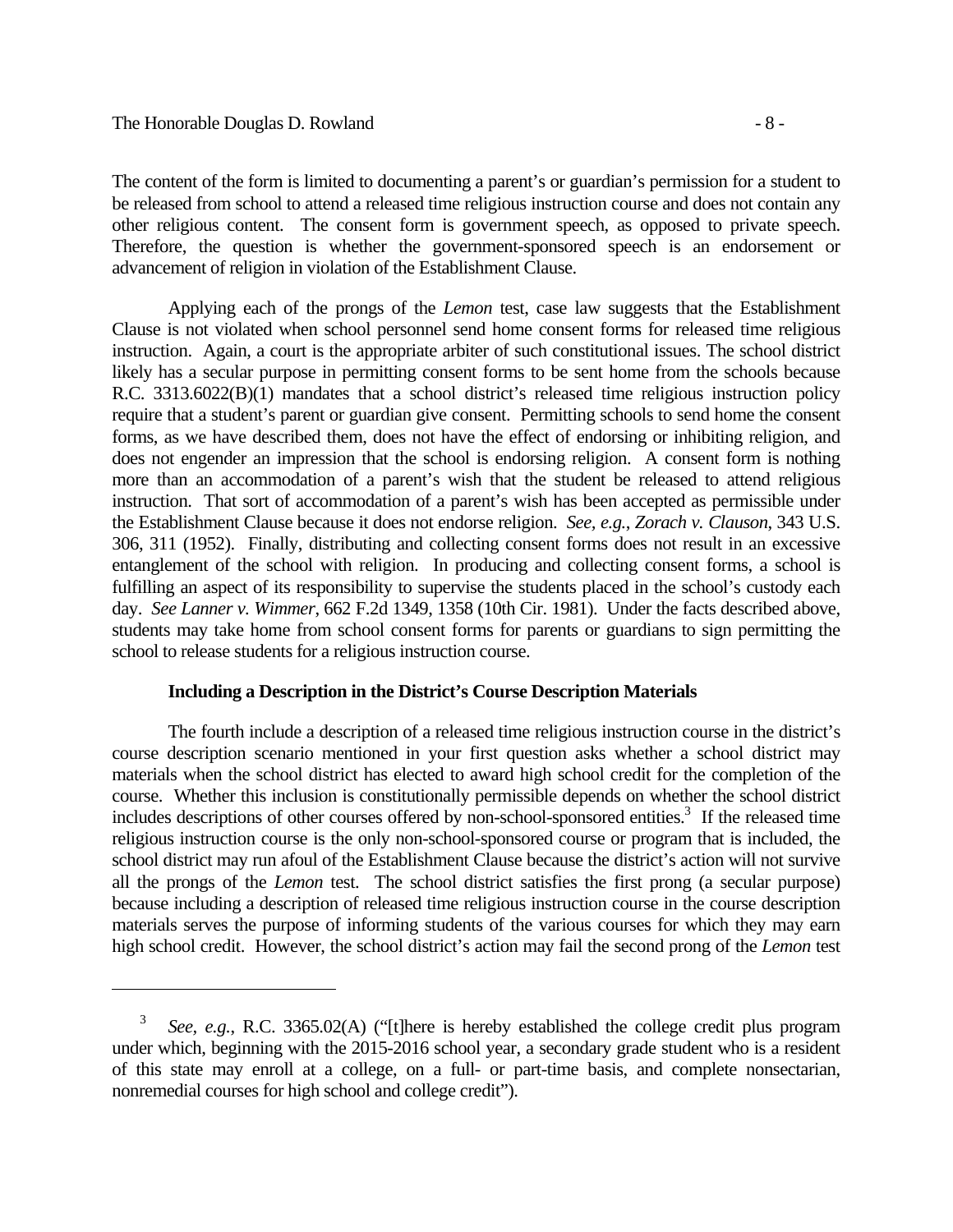because, if the released time religious instruction course is the only non-school-sponsored course included in the course description materials, even though the school district awards credit for completion of other courses offered by non-school entities, the school district's action may be deemed to have the effect of advancing religion or appearing to endorse religion.

In *Moss v. Spartanburg Cnty. Sch. Dist. Seven*, the Fourth Circuit Court of Appeals concluded that awarding course credit for completing released time religious instruction courses did not violate the Establishment Clause because the school district "carefully maintained a neutral relationship with the [religious instruction course sponsoring entity], neither encouraging nor discouraging student participation in the … course." *Moss v. Spartanburg Cnty. Sch. Dist. Seven*, 683 F.3d at 610*.* The court likened the school district's award of credit for a released time religious instruction course to awarding credit to a student who transfers to a public school from a parochial school, in that in both situations, the school district "passively accommodates the 'genuine and independent choices' of parents and students to pursue [religious] instruction." *Id.* at 609-611 (quoting *Zelman v. Simmons-Harris*, 536 U.S. 639, 649 (2002)). The court further noted that the high school "*never actively or directly engaged in promoting* the [religious instruction course] or any other released time course" and that the "[religious instruction] *course was not listed in the [school's] course catalog*[.]" *Moss v. Spartanburg Cnty. Sch. Dist. Seven*, 683 F.3d at 603 (emphasis added). This statement indicates that whether a religious instruction course is included in a public school district's course catalog is a factor in the court's analysis of whether a school district actively promotes religion.

The case law is fairly consistent that passive accommodation of a parent's or guardian's wish that his or her child receive religious instruction does not endorse or advance religion. That passive accommodation is gradually eroded, however, to the extent that the school district's policy permits school officials to take more active or overt actions to inform students and parents of the existence of released time religious instruction courses. The case law suggests that the Establishment Clause may be violated when a school district includes a description of a released time religious instruction course in the district's course description materials, when the school district does not include a description of other courses offered by other non-school entities.<sup>4</sup>

If the school district has included descriptions of other non-school-sponsored courses for which credit may be awarded, the school district may not prohibit the inclusion of a description of a released time religious instruction course on the basis that the course is taught from a religious viewpoint. In that situation, the fact that the religious instruction course description is one of a variety of non-school-sponsored course descriptions bolsters the notion that the school district is not endorsing or advancing religion in violation of the Establishment Clause. Rather, the school district is simply offering credit for courses from a variety of viewpoints.

<sup>4</sup> If a released time religious instruction course is the only type of course provided by a nonschool entity for which a student may receive credit, the inclusion of a disclaimer that the school district does not endorse the views presented in the course may assist in minimizing an impression that the school district endorses religion.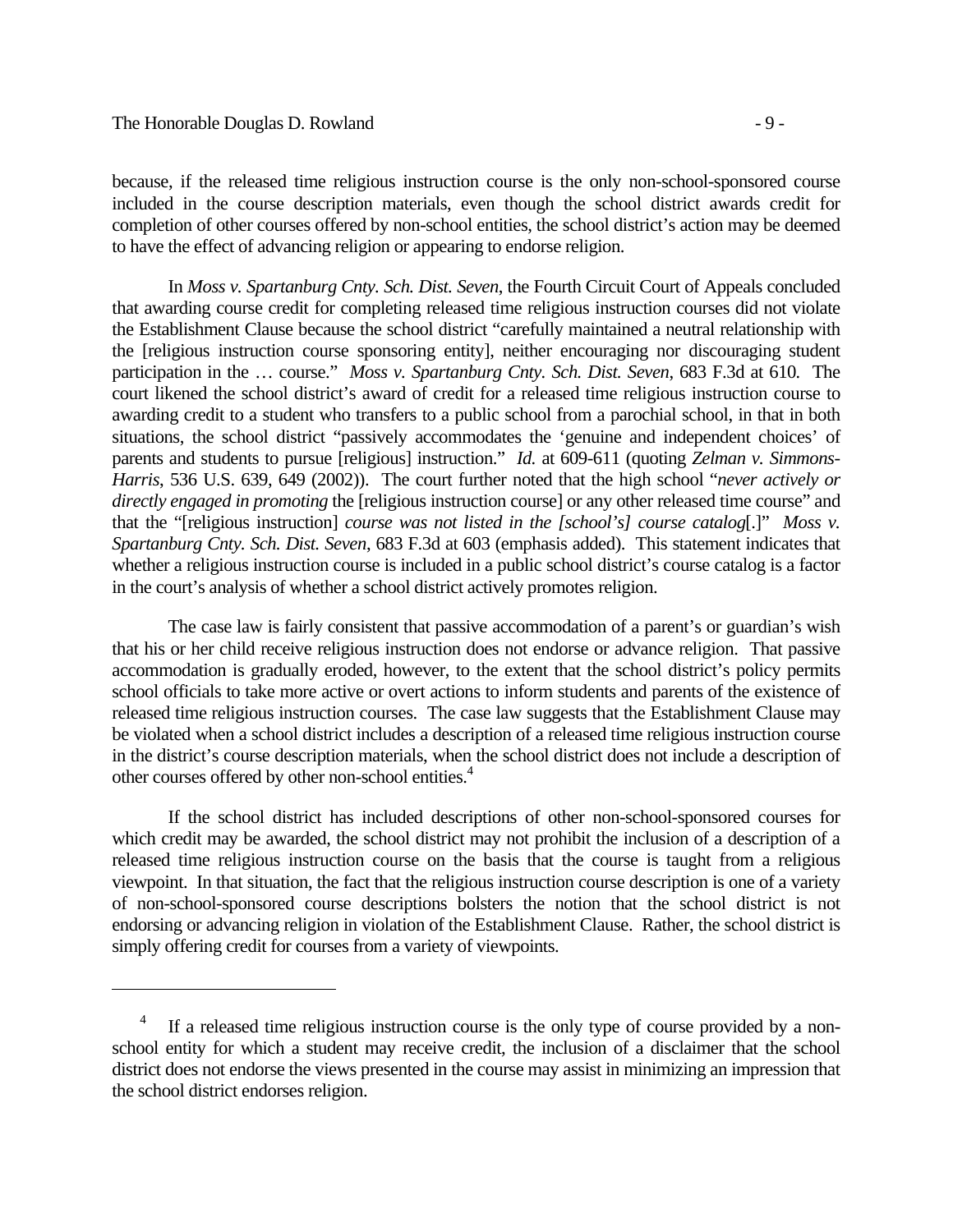#### **Prohibiting Students from Inviting or Distributing Literature**

Your second question asks whether a school district may prohibit students from inviting fellow students to or distributing literature from a released time religious instruction course during non-instructional time while on school property. We assume that the school district's prohibition applies to student-to-student interactions, as opposed to addressing multiple students in a school-wide forum (such as over the public address system or during a school assembly or sporting event).

This student-to-student speech is private student speech that is governed by the standard established in *Tinker v. Des Moines Indep. Cmty. Sch. Dist.*, 393 U.S. 503, 508-509 (1969). Neither "students [nor] teachers shed their constitutional rights to freedom of speech or expression at the schoolhouse gate[.]" *Tinker v. Des Moines Indep. Cmty. Sch. Dist.*, 393 U.S. at 506. To justify a restriction on student speech that is not school-sponsored and that is not vulgar or lewd, the school officials must show that the "forbidden conduct would 'materially and substantially interfere with the requirements of appropriate discipline in the operation of the school[.]'" *Id*. at 509 (quoting *Burnside v. Byars*, 363 F.2d 744, 749 (5th Cir. 1966)).

A school may impose content-neutral time, place, and manner restrictions on student speech that is protected by the *Tinker* standard. *See M.A.L. v. Kinsland*, 543 F.3d at 850. As explained by the Sixth Circuit Court of Appeals, "schools must meet a higher constitutional standard when they seek to foreclose particular viewpoints than when they seek merely to impose content-neutral and viewpointneutral regulations of the time, place, and manner of student speech." *Id.* A blanket ban on students inviting fellow students to or distributing literature from a released time religious instruction course during non-instructional time while on school property is not a content-neutral and viewpoint-neural time, place, and manner restriction on speech. *See J.S. v. Holly Area Schs.*, 749 F. Supp. 2d at 624.

Therefore, a public school district may not prohibit students from inviting fellow students to released time religious instruction or from distributing literature for a released time course during noninstructional time while on school property, unless engaging in such student-to-student speech causes a material and substantial interference with schoolwork or infringes on the rights of others.

#### **Prohibiting Community Members from Encouraging Enrollment**

Your third question asks whether a board of education may prohibit community members from encouraging students to recruit their friends to enroll in released time religious instruction. A school district board of education is a creature of statute. 2018 Op. Att'y Gen. No. 2018-011, at 2-99. As such, the board has only those powers as are expressly conferred by statute or that may be implied as necessary to carry out an express power. *Id.* A board of education's authority to adopt rules and policies governing conduct is limited to "rules that are necessary for [the board's] government and the government of its employees, pupils of its schools, and all other persons entering upon its school grounds or premises." R.C. 3313.20(A); *see also* R.C. 3313.47 (school district board of education has management and control of public schools in the district). Accordingly, a board of education has no authority to regulate the speech or conduct of community members, when those community members are not school employees and the speech or conduct occurs off school property.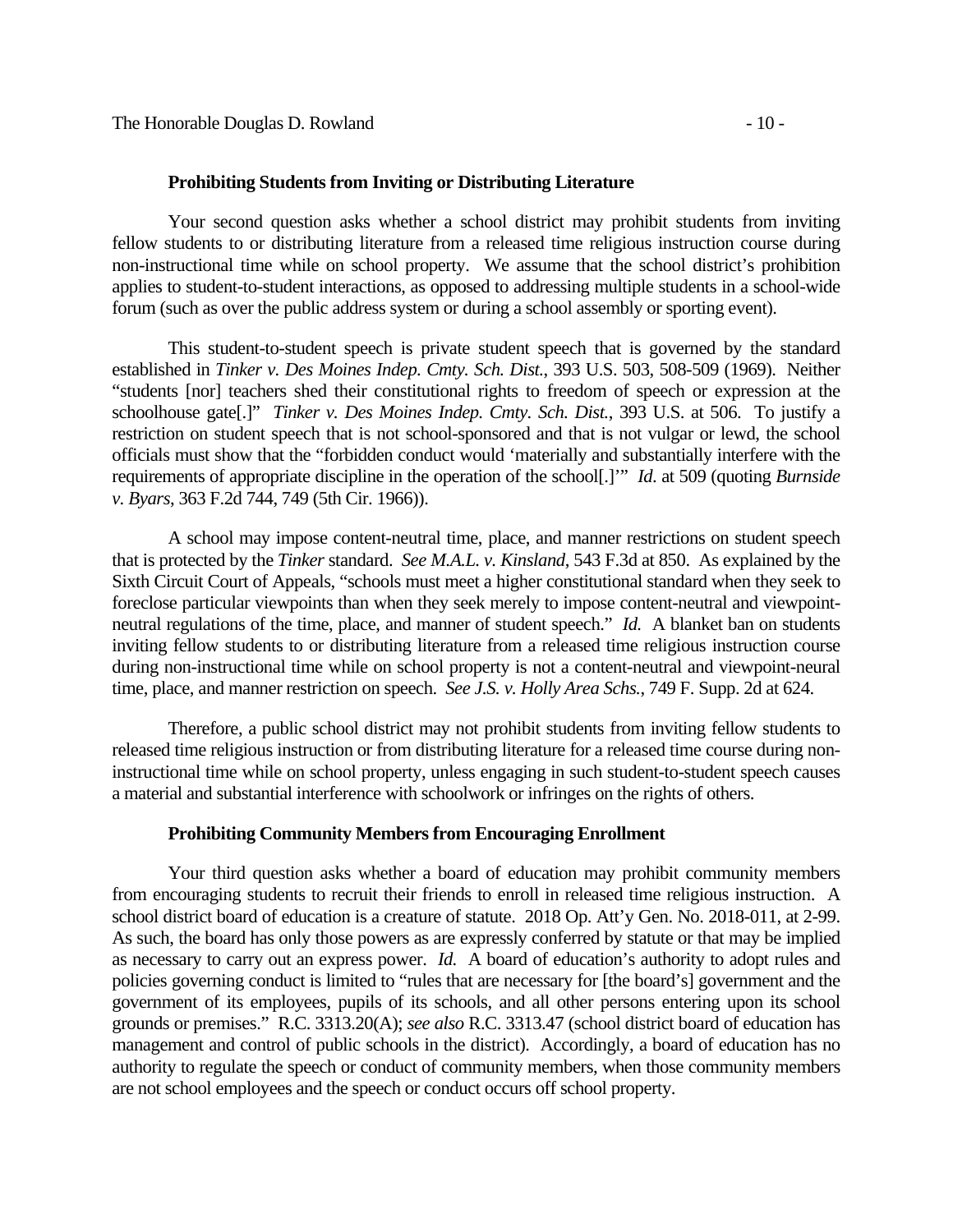#### **Prohibiting Public School Employees from Encouraging or Discouraging Enrollment**

Your fourth question asks whether a board of education may prohibit its employees, during non-working hours, from encouraging or discouraging public school students to enroll in released time religious instruction courses. It is well established that "public employees do not renounce their citizenship when they accept employment, and … public employers may not condition employment on the relinquishment of constitutional rights." *Lane v. Franks*, 573 U.S. 228, 236 (2014). However, in order to efficiently provide public services, government employers need to have "a degree of control over their employees' words and actions" just like a private employer. *Garcetti v. Ceballos*, 547 U.S. 410, 418 (2006). Accordingly, the government may restrict the speech of its employees in ways or to a degree that it may not for private citizens who are not employees of the particular government employer. *See Waters v. Churchill*, 511 U.S. 661, 671 (1994); *Pickering v. Bd. of Educ.*, 391 U.S. 563, 568 (1968).

A three-pronged analysis is used to determine whether a public employer may restrict the speech of its employees: (1) whether the subject of the speech is a matter of public concern; (2) whether the employee spoke as a private citizen; and (3) whether the employee's interest in speaking outweighs the government's interest in restricting the speech to preserve its efficient operation. *Mayhew v. Town of Smyrna*, 856 F.3d 456, 462 (6th Cir. 2017).

"Speech involves matters of public concern 'when it can "be fairly considered as relating to any matter of political, social, or other concern to the community," or when it "is a subject of legitimate news interest; that is, a subject of general interest and of value and concern to the public.""" *Lane v. Franks*, 573 U.S. at 241 (quoting *Snyder v. Phelps*, 562 U.S. 443, 453 (2011)). Whether the speaker believes, intends, or states that he is speaking for the benefit of the public on a matter of public concern is not alone sufficient to conclude that the speech involves a matter of public concern. *See Handy-Clay v. City of Memphis*, 695 F.3d 531, 543-544 (6th Cir. 2012); *Dunaway v. City of Cincinnati*, No. 1:17cv801, 2018 U.S. Dist. LEXIS 159647, at \*8 (S.D. Ohio Sept. 19, 2018). Instead, whether speech involves a matter of public concern is determined from the "content, form, and context" of a statement. *Connick v. Myers*, 461 U.S. 138, 147-148 (1983); *accord Lane v. Franks*, 573 U.S. at 241. Applying this prong of the analysis to your fourth question, speech by public school employees during non-working hours to encourage students to participate, or to discourage students from participating, in released time religious instruction courses is likely speech involving a matter of public concern.

A public employee does not speak as a private citizen if the statements are made pursuant to the employee's official duties. *Garcetti v. Ceballos*, 547 U.S. at 421. "Employers have heightened interests in controlling speech made by an employee in his or her professional capacity." *Id.* at 422. Speech is made pursuant to an employee's official duties when "the speech at issue is itself ordinarily within the scope of an employee's duties, not whether it merely concerns those duties." *Lane v. Franks*, 573 U.S. at 240. The Sixth Circuit has described the inquiry as "a 'practical' inquiry that encompasses 'ad hoc or de facto duties,' as well as formal 'written job description[s].'" *Bouldrey v. Mich. Dep't of Corr.*, No. 18-11543, 2019 U.S. Dist. LEXIS 26607, \*8 (E.D. Mich. Feb. 20, 2019) (quoting *Fox v. Traverse City Area Pub. Schs. Bd. of Educ.*, 605 F.3d 345, 348 (6th Cir. 2010)).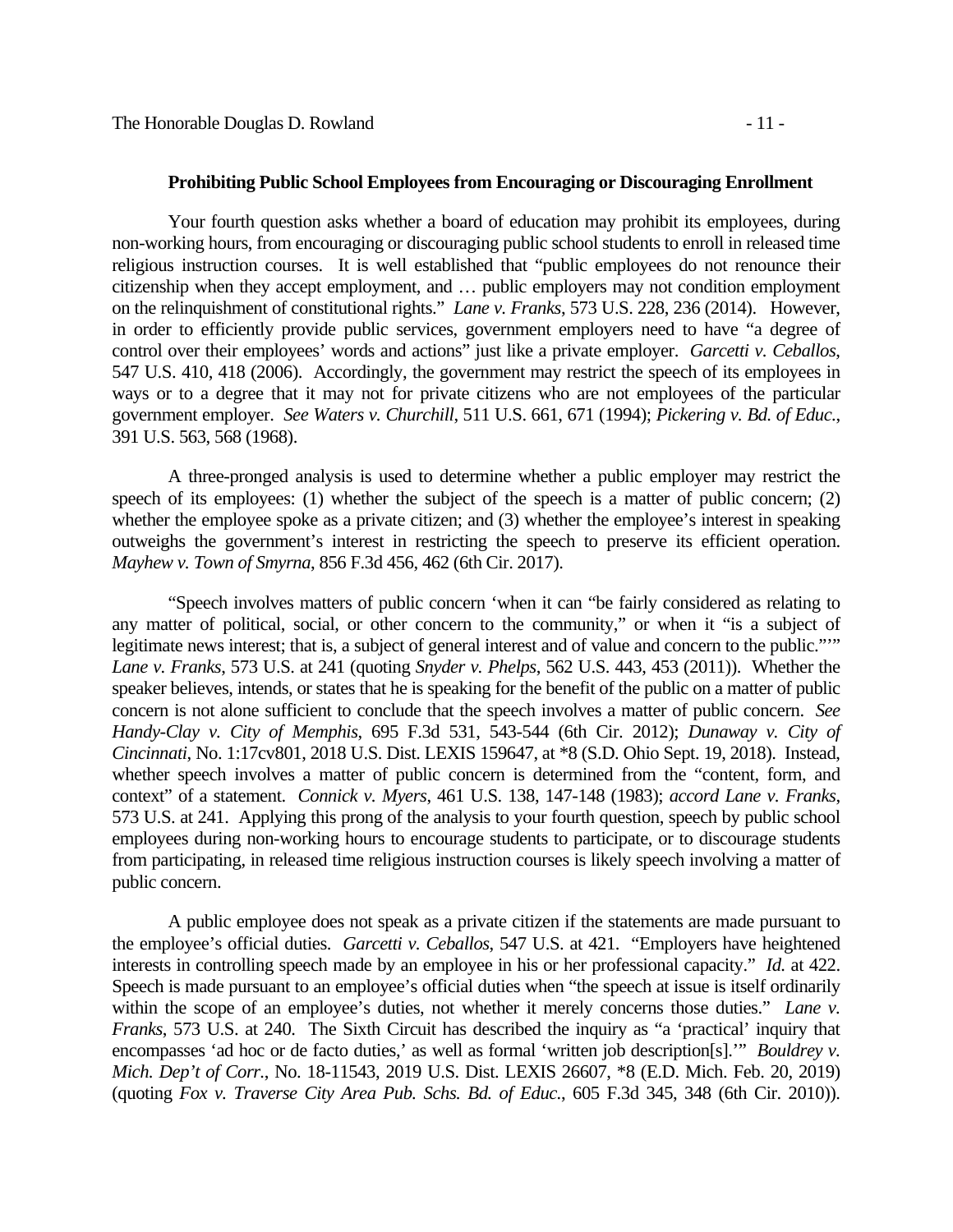Accordingly, although an employee's job description is pertinent to determining whether speech is made pursuant to the employee's official duties, a public employer cannot create an excessively broad job description in order to unreasonably restrict a public employee's right to free speech. *Garcetti v. Ceballos*, 547 U.S. at 424.

When determining whether an employee spoke as a private citizen or whether the speech was pursuant to the employee's official duties, the court looks to "'content and context – including to whom the statement was made[,]" as well as, "the 'impetus for the speech, the setting of the speech, and speech's audience, and its general subject matter.'" *Keeling v. Coffee Cnty.*, 541 Fed. Appx. 522, 526 (6th Cir. 2013) (citations omitted). "'[W]hether the speech was made inside or outside of the workplace and whether it concerned the subject-matter of the speaker's employment' are relevant considerations but are not dispositive." *Henderson v. City of Flint*, No. 17-2031, 2018 U.S. App. LEXIS 26855, \*12 (6th Cir. Sept. 20, 2018) (quoting *Handy-Clay v. City of Memphis*, 695 F.3d at 540-541). The same may be said of whether the speech occurs outside of the employee's working hours. Whether the speech occurs during non-working hours is a factor, but is not dispositive, of whether the speech occurs as part of the performance of official duties.<sup>5</sup>

Resolution of each of the questions pertinent to determining whether speech is made as a private citizen or pursuant to an employee's official duties is dependent on the facts of a particular situation. Consequently, we are unable to determine, to any reasonable degree of certainty, whether in a particular situation a public school employee's speech encouraging or discouraging participation in released time religious instruction courses constitutes speech made as a private citizen. Nevertheless, so long as the content and context of the speech – determined by examining the impetus, the setting, the audience, and the subject matter of the speech – indicate that the speech by a public school employee was made as a private citizen, rather than pursuant to the employee's official duties, the First Amendment protections presumptively apply to the speech and the third prong of the test must be examined.

The third prong requires a balancing of the employee's interest as a citizen in engaging in speech on a matter of public concern against "the interest of the State, as an employer, in promoting the efficiency of the public services it performs through its employees." *Pickering v. Bd. of Educ.*,

<sup>5</sup> A public school employee's speech about participation in religious instruction courses may occur outside of the employee's working hours, but may nevertheless constitute or be construed as speech in which an employee engaged pursuant to the employee's official duties. For example, a guidance counselor comes upon a student during non-school hours, off school property, and in a venue other than a school function, and has a conversation with the student about courses to enroll in for the upcoming school year. During that conversation, the guidance counselor discourages the student from participating, or, conversely encourages the student to participate in released time religious instruction courses. Although the conversation occurs outside of working hours, because advising students on available courses is part of the guidance counselor's duties, one may question whether the guidance counselor engaged in the speech as a private citizen.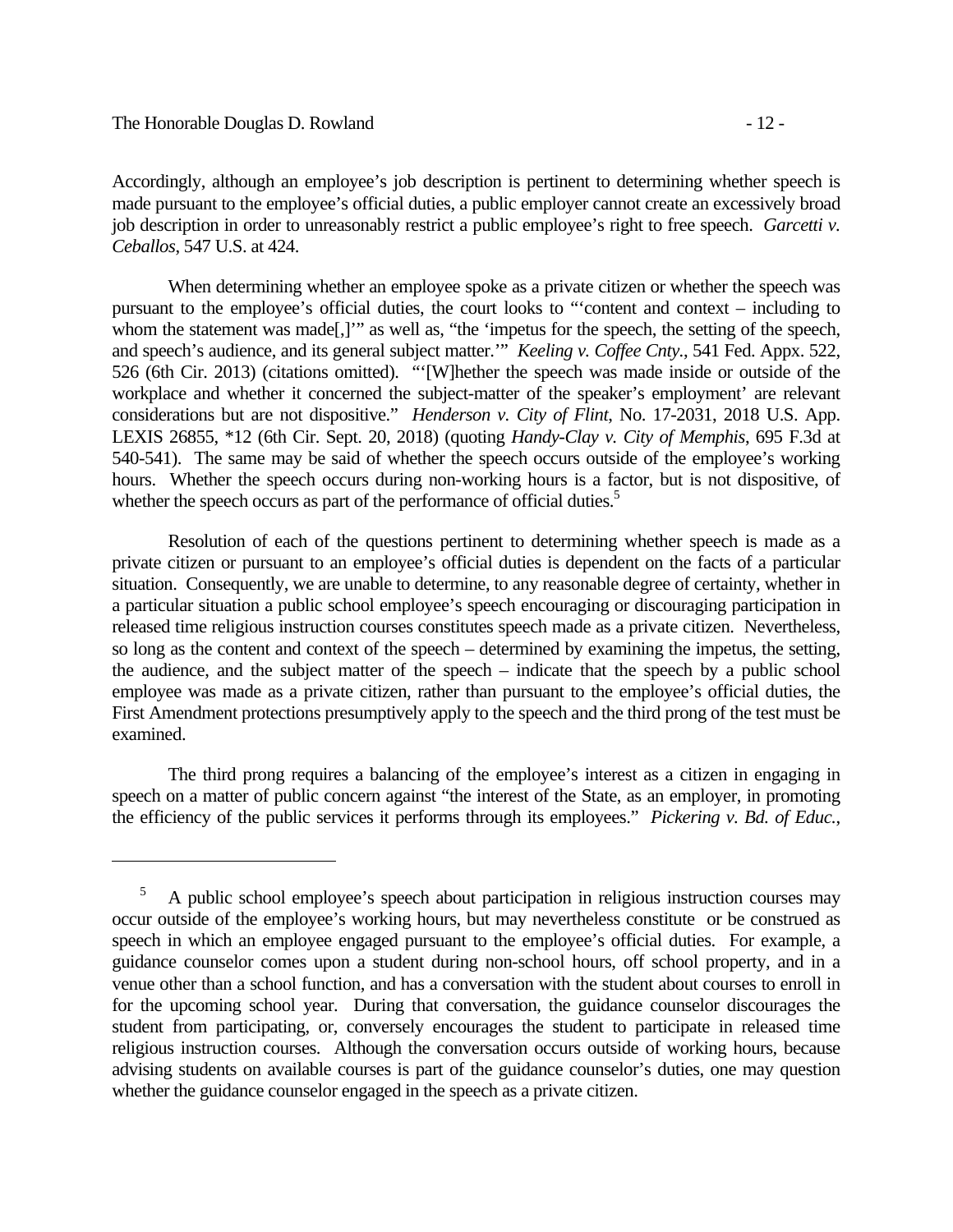interests. *Rankin v. McPherson*, 483 U.S. at 390.

391 U.S. at 568. As with the other two prongs of the analysis, to engage in the *Pickering* balancing test, one must be aware of the factual circumstances of the speech. "In performing the balancing, the statement will not be considered in a vacuum; the manner, time, and place of the employee's expression are relevant, as is the context in which the dispute arose." *Rankin v. McPherson*, 483 U.S. 378, 388 (1987). The Sixth Circuit has explained that the following considerations are important to balancing the interests of the employee and the State as the employer: "whether an employee's comments meaningfully interfere with the performance of her duties, undermine a legitimate goal or mission of the employer, create disharmony among co-workers, impair discipline by superiors, or destroy the relationship of loyalty and trust required of confidential employees.'" *Cockrel v. Shelby Cnty. Sch. Dist.*, 270 F.3d 1036, 1053 (6th Cir. 2001) (quoting *Williams v. Kentucky*, 24 F.3d 1526, 1536 (6th Cir. 1994)). In addition, the role the employee has in the organization and the extent to which the employee engages with the public in that role are important factors in weighing the

 Applying this third prong to your question, it is possible that a board of education might assert that the board's interest in avoiding an Establishment Clause violation is sufficient to outweigh a public school employee's interest in speech encouraging or discouraging participation in released time religious instruction courses. Only a court may determine whether a policy is constitutional. One factor a court may consider is the likelihood that the speech may be perceived by a reasonable person as the school district's endorsement or promotion of religion. For example, a school district's interest in restricting the employee's speech may carry greater weight in the balancing test if the public employee is a teacher or administrator who interacts with students and the community on matters related to school curriculum, policies, or mission. Another factor that will impact the balancing test is the content and context of the speech. For example, the interests of the employee may outweigh the interests of the public school district if the employee makes comments off school property, outside of working hours, in a setting that is unrelated to a school function, and the employee prefaces his or her comments with a disclaimer that the comments do not represent the views of the public school and are not made pursuant to the employee's official duties. Those precautions lessen the risk of an Establishment Clause violation. With a lower risk of an Establishment Clause violation, the employee's interest is more likely to outweigh the interests of the school district in restricting the speech.

 In sum, a public school district may not prohibit its employees from encouraging public school students to attend, or discouraging public school students from attending, released time religious instruction classes, if the employee makes the statements as a private citizen, as opposed to making the statements pursuant to the employee's official duties, and the employee's interest in making the statement outweighs the school district's interest in promoting the efficiency of the public services it performs through its employees.

### **Conclusion**

Based on the foregoing, it is my opinion, and you are hereby advised that: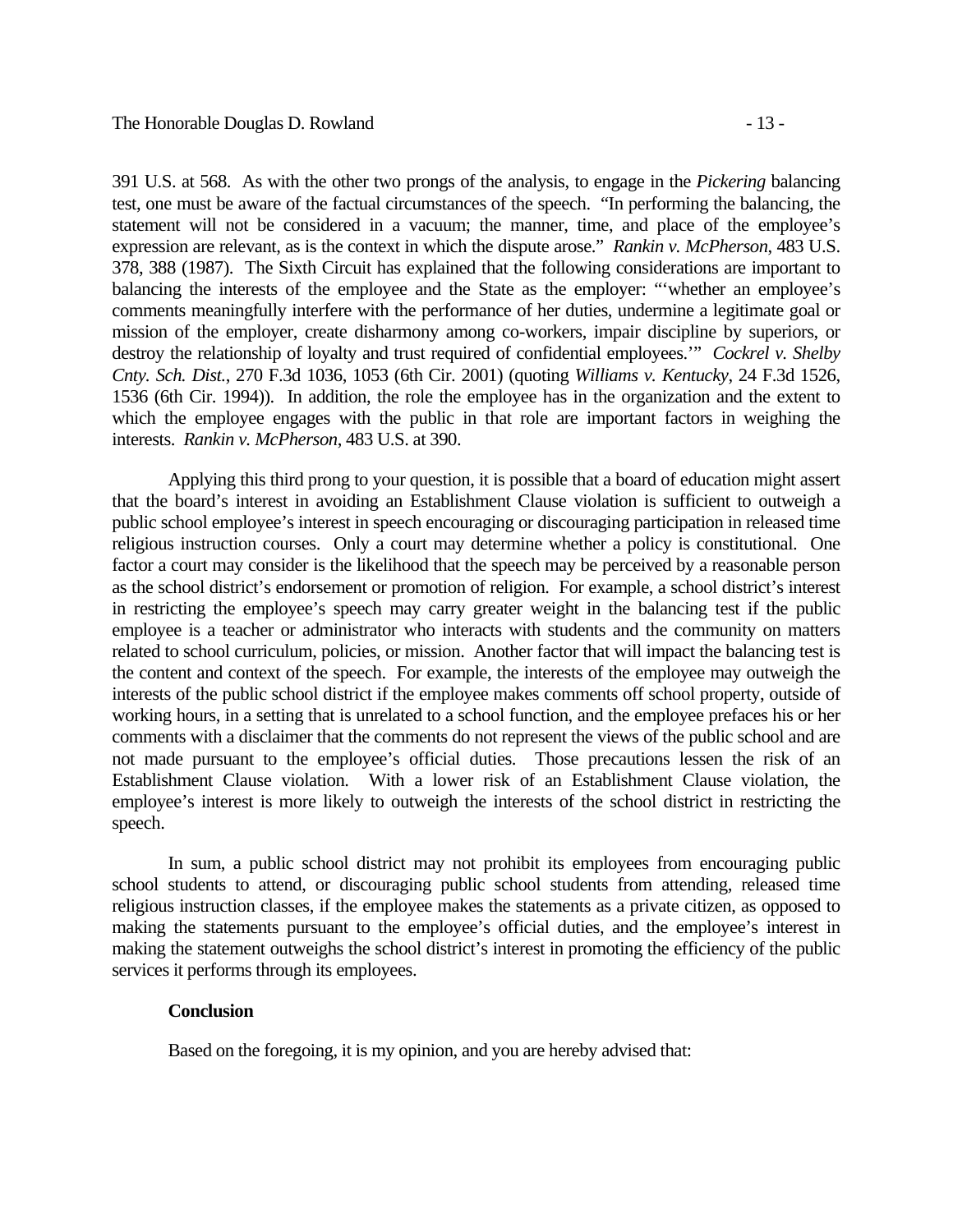# The Honorable Douglas D. Rowland - 14 -

- 1. A public school district board of education's released time religious instruction policy that permits or prohibits various activities to publicize the availability of a religious instruction course must comply with R.C. 3313.6022, Article I, Sections 7 and 11 of the Ohio Constitution, and the Free Speech and Establishment Clauses of the First Amendment to the United States Constitution. Compliance with the provisions of R.C. 3313.6022 alone does not guarantee that a board's policy is constitutional.
- 2. When a board of education's policy has created a limited public forum in a public school, the board of education may restrict speech to certain subjects or certain speakers that are reasonably related to preserving the purpose of the forum, but the board may not discriminate against speech on the basis of the viewpoint expressed in the speech.
- 3. Actions taken to publicize the availability of or to encourage participation in a released time religious instruction course will not violate the Establishment Clause if each of the following is true: (1) the school district board of education has a secular purpose for permitting the course to be publicized in a particular manner; (2) the actions taken or permitted by school officials to publicize the course do not advance religion; (3) a reasonable person would not perceive the actions of school officials as endorsing religion or a particular religion; and (4) the actions taken or permitted by school officials to publicize the course do not result in an excessive entanglement of school or district officials with religion.
- 4. A public school district may not prohibit students from inviting fellow students to released time religious instruction or from distributing literature for a released time course during non-instructional time while on school property, unless engaging in such student-to-student speech causes a material and substantial interference with school work or infringes on the rights of others. However, the school district may impose content-neutral and viewpointneutral time, place, and manner restrictions on the speech.
- 5. A public school district may not prohibit community members from encouraging students to recruit their friends to enroll in released time religious instruction classes when those community members are not school employees, and the speech or conduct encouraging students occurs off school district property.
- 6. A public school district may not prohibit its employees from encouraging public school students to attend or discouraging public school students from attending released time religious instruction classes, if the employee makes the statements as a private citizen, as opposed to making the statements pursuant to the employee's official duties, and the employee's interest in making the